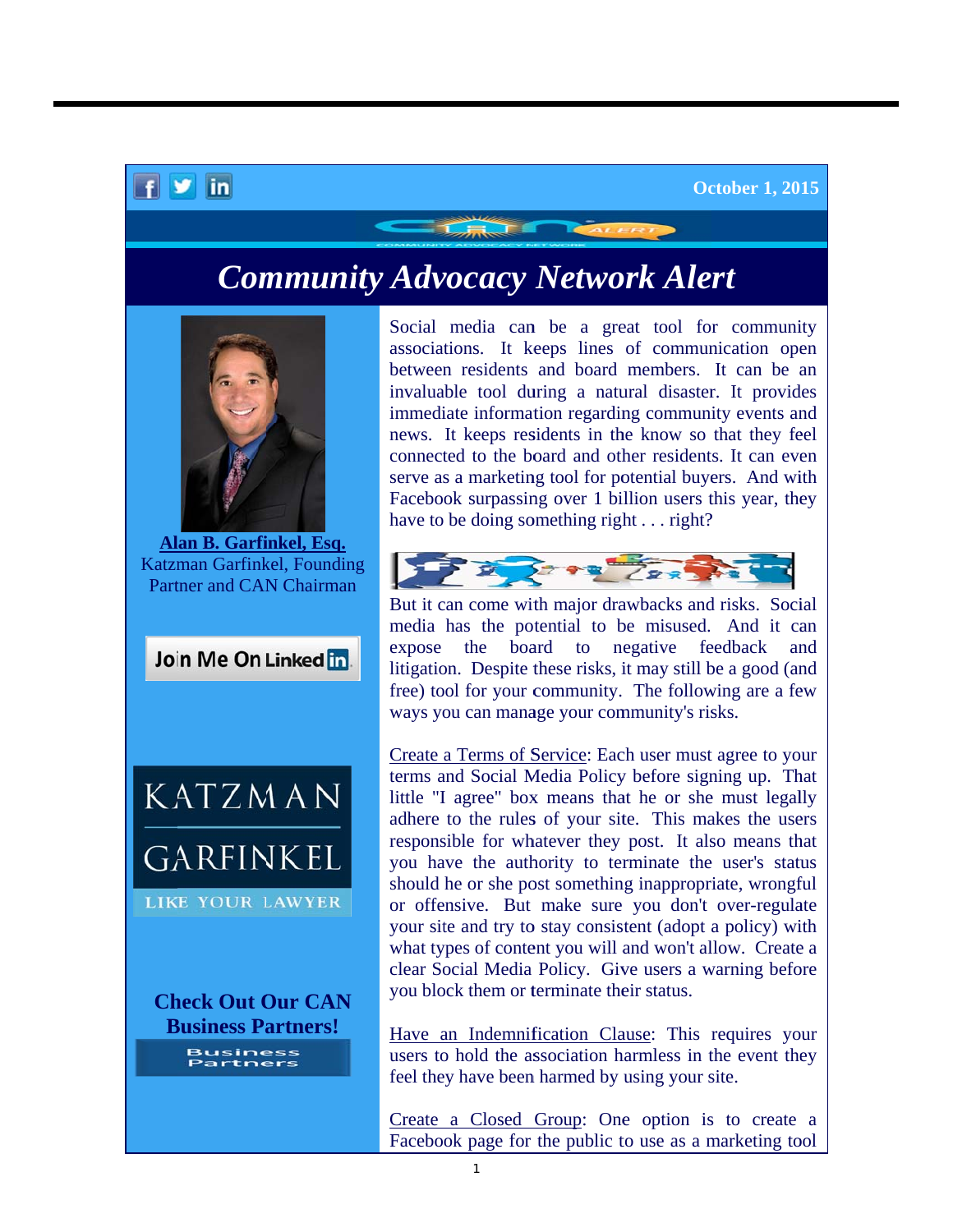

Use the "Forward email" link on the left-hand side below, to safely share this CAN Alert with all your friends and neighbors!

for potential buyers. Members of the association would be a part of a "closed group" in which certain information would only be accessible to members approved by the site operator. This creates a little extra security for homeowners who may be worried about their information being too public.

Designate a Site Manager: Make sure that person is clear about how the association wants to use the site and how to enforce the Social Media Policy. Keep posts and messages consistent. Continuously monitor the site so unwanted comments and posts are regulated.

Remember that Membership is Optional: Not every resident is going to want to join the community social media group and that's ok. Make sure to balance the concerns of the residents and proceed with caution.

Do Your Homework: Educate yourself on the risks before you agree to create a social media page for your community. Social media can expose your association to potential law suits for libel, defamation, copyright infringement and invasion of privacy. What may start as innocent page can quickly spiral out of an control. Review your insurance policy to see if it includes actions arising out of social media use. Talk to your insurance agent or attorney so your board can make an informed decision prior to putting up your site. Although sites can be easily taken down, any information put into cyberspace, whether it's in an email or website can never be retracted For some associations, this may be too great of a risk.

Social media may not be for every community or every person, but when it works, it can be a terrific tool. Chances are some residents will be quick to jump on board while some may be opposed. It really depends on what is right for your specific community and if you have a member who is willing to take charge and manage the site. Always know the risks before engaging in social media. If you ever have any questions, we are always here to help.

Yours in Community,

Alan Garfinkel, Esq. Katzman Garfinkel, Founding Partner Community Advocacy Network (CAN), Chairman